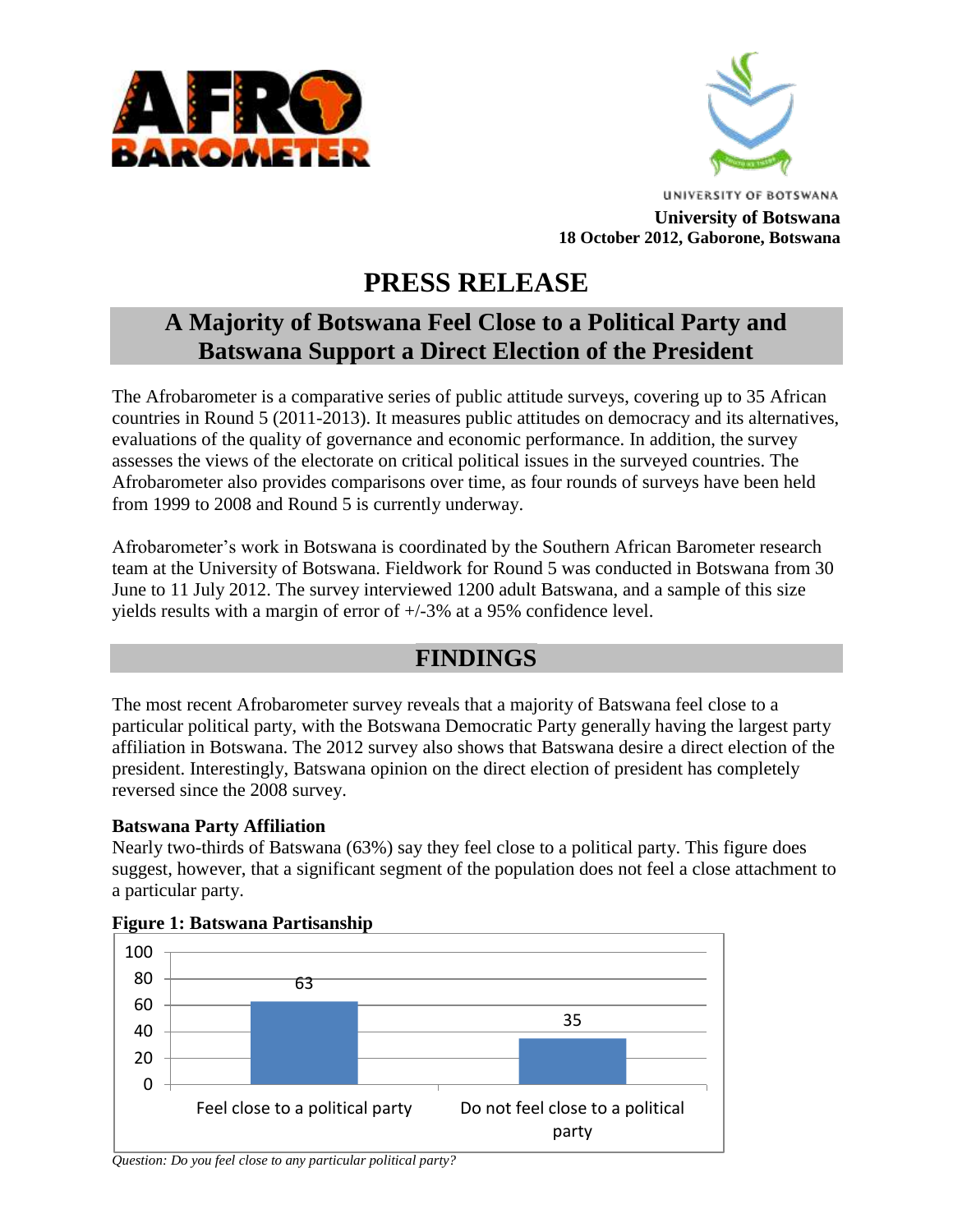Batswana party affiliation and support for the Botswana Democratic Party (BDP) remains the highest of any party followed by the Botswana National Front (BNF) and the Botswana Congress Party (BCP). For instance, 40% of Batswana affiliate with the BDP, and the party enjoys electoral support (i.e. assuming that the election is held tomorrow) of 50% of Batswana. The affiliation and support is significantly less for other parties.



**Figure 2: Political Party Affiliation and Support**

*Question: If you are close to a political party, which party is that?*

*Question: If a National assembly election were to be held tomorrow, which party's candidate would you vote for?*